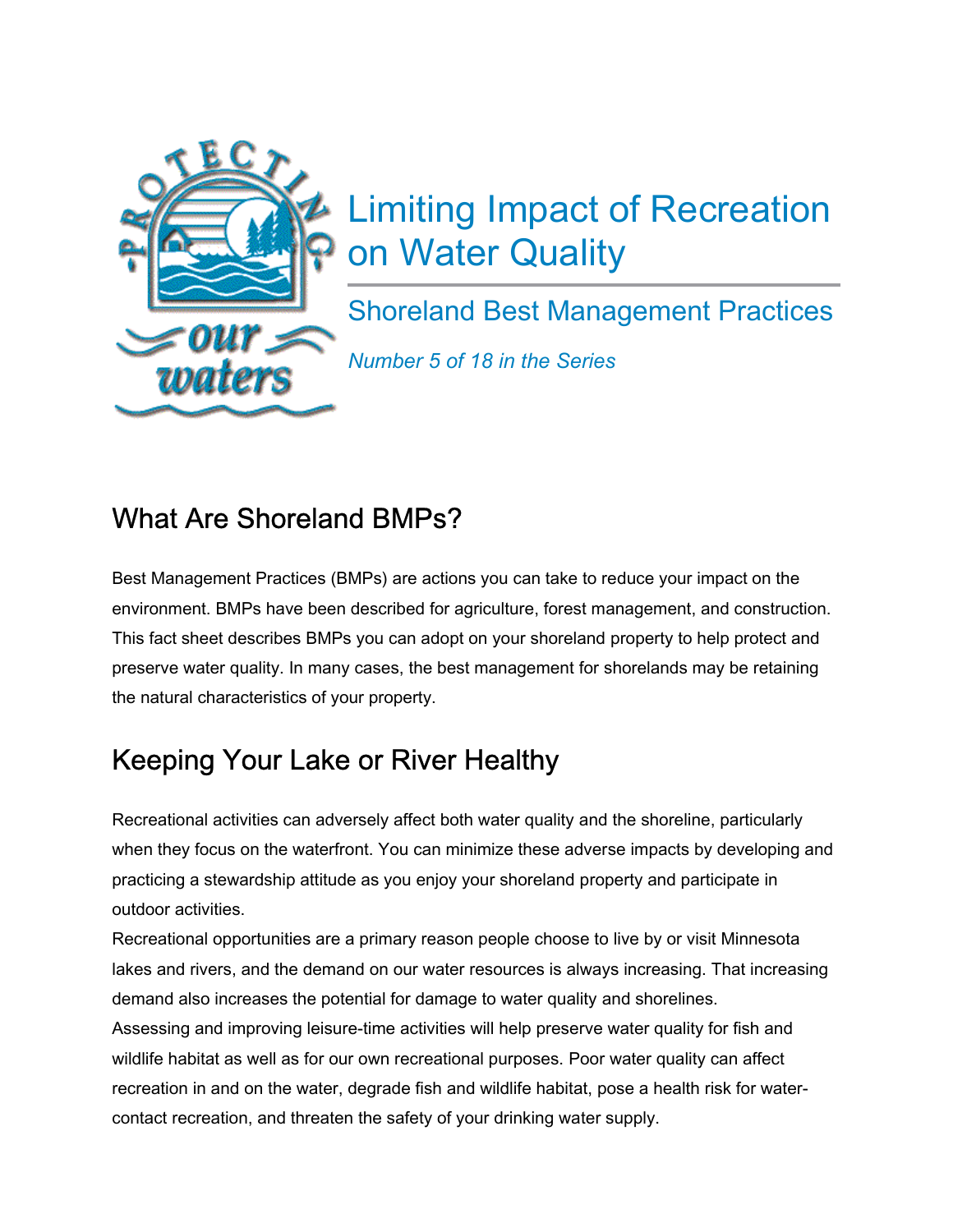Over time, the waterfront environment has developed a natural balance based on linkages between water, land, vegetation, and wildlife. This delicate equilibrium can be easily disrupted when humans move in and rearrange the shoreland area or when any of the components are destroyed.

#### BMPs for Waterfronts

When using the waterfront for recreation, make sure your activities do not cause lasting damage to the shoreline or water. As a property owner, you should consider existing characteristics of the property to determine whether development is suitable. If you decide to alter your waterfront, develop a site plan that uses existing natural features of your shoreline instead of requiring major alteration.

Plan for both passive enjoyment of water resources and active pastimes. If a view of the water is important, consider strategic removal of vegetation to create a line-of-sight rather than clearcutting and establishing an open lawn. Before removing vegetation in the shore impact zone, check with local zoning officials for guidelines. Remember to include appropriate aquatic and terrestrial wildlife habitat in your plans to enhance your shoreland enjoyment.

If you landscape your lot, plan to preserve or re-establish vegetation, install appropriate erosion control methods, and reduce runoff to protect your shoreland property and water quality (see fact sheets #6, 7, and 8).

The BMPs described below focus on specific recreational activities and are appropriate for property owners and visitors to Minnesota waters.

### Managing Vegetation

Soil and rock in the shoreland area have characteristics that influence the type and amount of natural aquatic and upland vegetation and ground water in your area. Vegetation physically slows runoff, enhances infiltration of runoff, and takes up nutrients dissolved in runoff and ground water. Fish, ducks, and other life depend on vegetation for food, spawning, and shelter. In addition, aquatic vegetation protects your shoreline by damping wave action (see Figure 1). Remember to:

• follow your site plan when developing your property, which includes the installation of beaches, docks, accesses, and buildings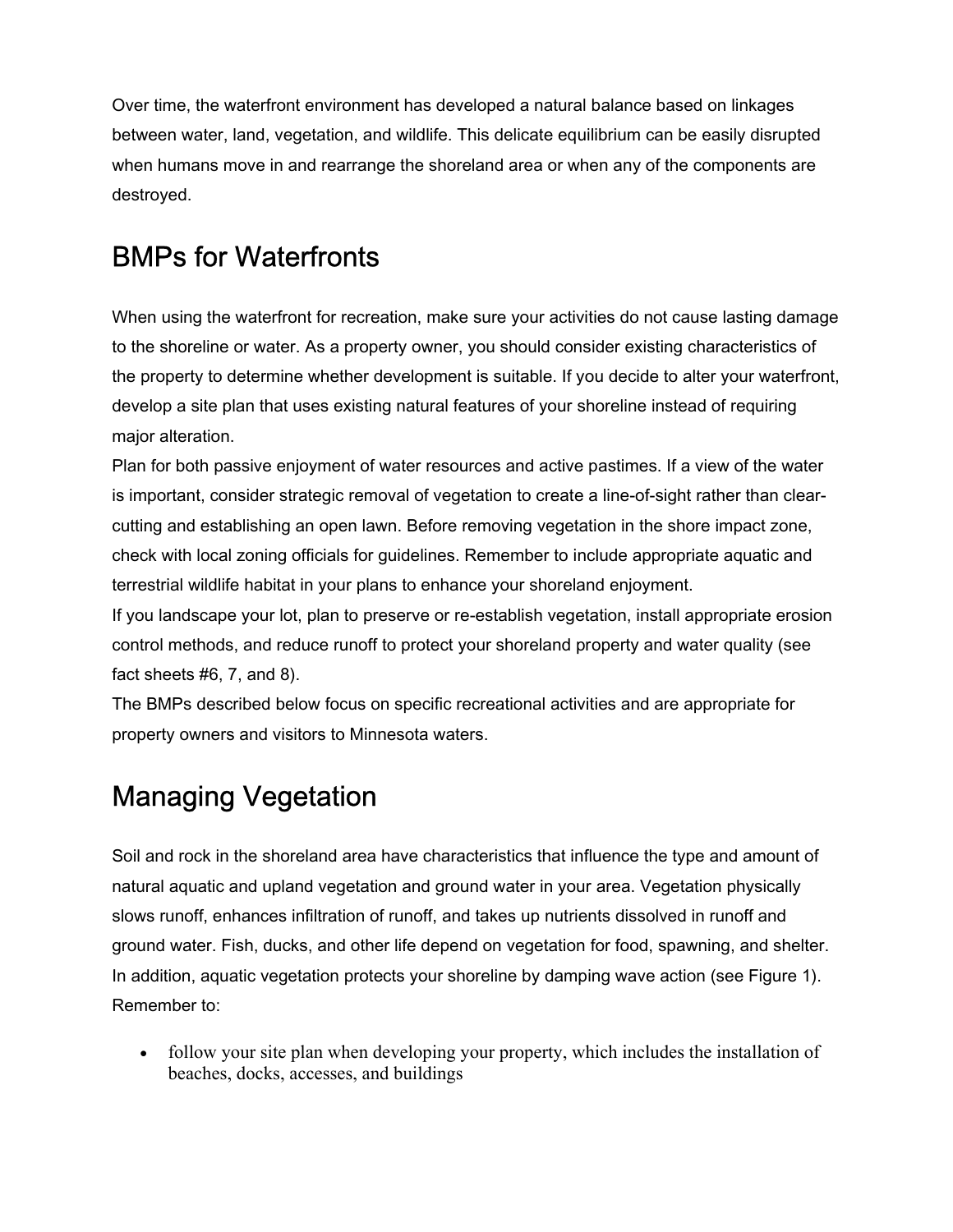- minimize disturbance of aquatic vegetation; BEFORE altering or removing any aquatic vegetation, contact the MN Department of Natural Resources (DNR) Area Fisheries Supervisor to determine whether a permit is needed
- remove aquatic plants only where they seriously interfere with recreational use of water and then clear only the smallest possible area
- never use chemicals for controlling aquatic plants without first obtaining a permit from the DNR; although aquatic herbicides may be purchased without a permit, it is illegal to use them without a permit

#### Beaches and Swimming

If a swimming beach is a priority, try to purchase a lake or river lot that already has an established beach or sandy shoreline. If you choose to develop a beach, select a site that requires minimal alteration of your shoreline.

FIRST contact your DNR Area Hydrol-ogist for information and appropriate permits for beach development. A good beach site should:

- have a gentle slope of less than 10:1, or 10 feet horizontal distance per each foot of vertical drop
- be located where the bottom is firm, with less than 6 inches of muck or silt, and no springs or flowing water
- be located in an area with minimal wave action; established aquatic vegetation dampens wave action on the shoreline
- be located away from areas of significant fish or wildlife habitat, such as wild rice, bulrush, and other protected vegetation

If you decide to develop a beach, consider the impact of alteration on the shore: you may be "gaining" a beach, but you will be losing habitat, runoff control, and erosion control. For additional information obtain a copy of the Beach Sand Blankets brochure from the DNR Division of Waters.

A beach sand blanket may consist of washed sand ranging in grain size from very fine sand to "pea-gravel." If you add sand, use the largest available grain size, e.g., pea-gravel, to provide a more stable beach. Use of a swimming raft may be a good alternative to the development of a sand beach. Due to boating safety concerns, the county sheriff's department requires an easily obtainable permit for floating rafts.

When swimming: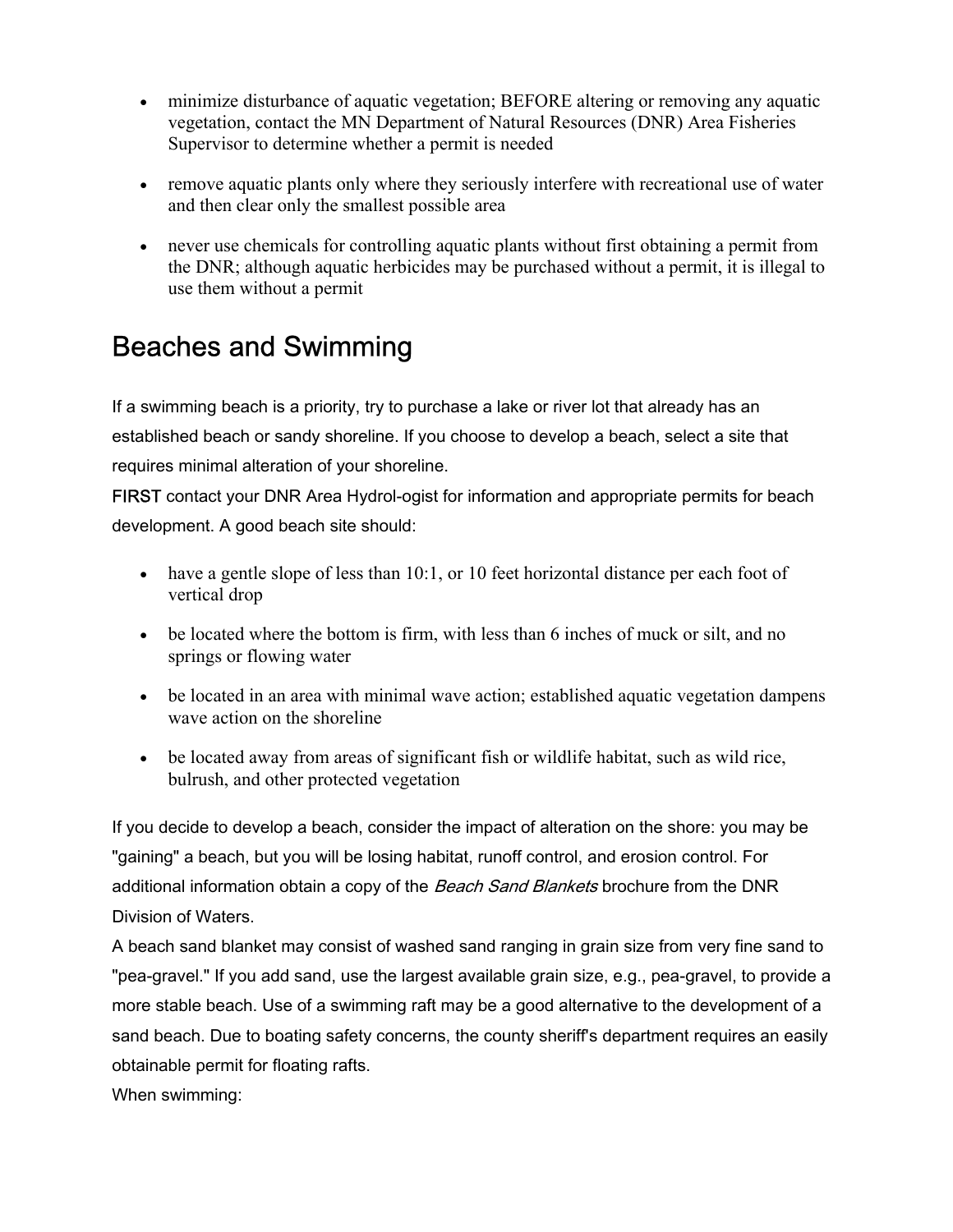- do not use soap or shampoo in the water
- insist that swimmers leave the water to use the bathroom

### Boating and Fishing

Many recreational activities involve the use of motorized watercraft, including personal watercraft, inboard and outboard motor boats for fishing or water-skiing, and houseboats. The following BMPs will help minimize potential damage to lakes and rivers:

- Avoid spilling gas, oil, paint, varnish, or stripper; never pour over the water during fueling or boat maintenance; do not "top-off" fuel tanks; fuel the boat on the trailer whenever possible.
- Install fuel storage tanks far away from the waterfront.
- Properly store and dispose of all wastewater, both greywater (from sinks) and human waste, while boating or fishing, especially on houseboats.
- Adjust your speed to reduce the wake and consequent wave action that can damage the shoreline; observe surface water use guidelines, including "no-wake" and low speed zones.
- Fish responsibly; it is illegal to deposit fish entrails or parts into public waters or onto lake or stream shores.
- Inspect boats and trailers to avoid moving non-native plants or animals from one water body to another; in Minnesota, it is illegal to transport exotic species; see fact sheet #15.
- Store and then properly dispose of wastewater when ice fishing; human waste from several ice houses can have a significant impact on the water quality in your lake or river.



Figure 1: Terrestrial vegetation minimizes runoff that can impair water quality and aquatic vegetation dampens wave action to help reduce shoreline erosion.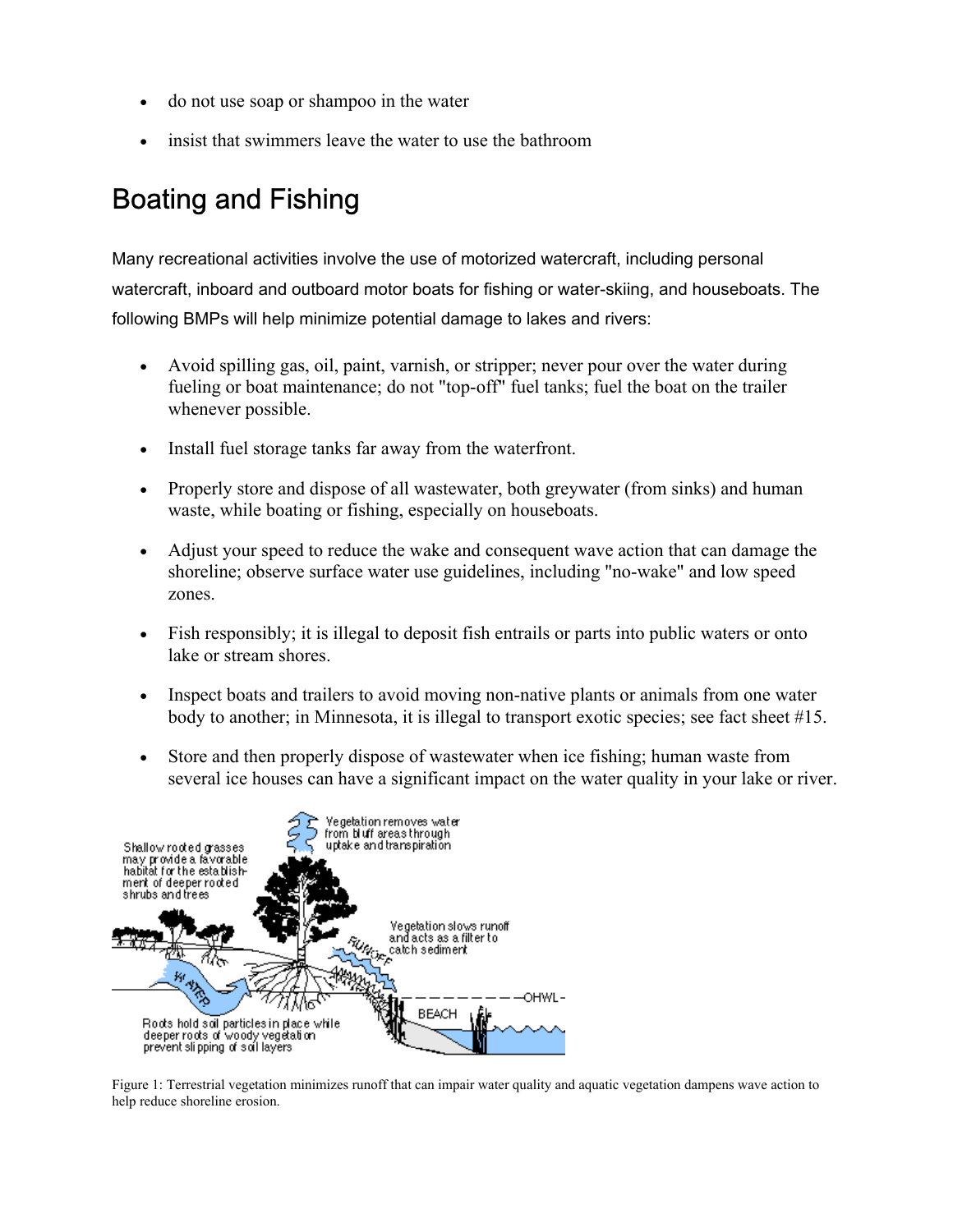### **Camping**

Camping is a recreational activity that takes us away from regular habits for cleanup, washing, and waste disposal. Some practices that will help minimize impact on the environment are listed below:

- Use the latrine whenever one is provided; if none is available, bury human waste a minimum of 100 feet from water's edge; bacteria and viruses in human waste transmit disease.
- Properly dispose of all garbage, including litter you find.
- Never dispose of fish guts or other waste in the water, even if it is "biodegradable"; it attracts pests and can add nutrients to the water.
- Never wash in the lake or river; wash dishes, hair, clothes, and yourself at least 150 feet from the water's edge; always use biodegradable soap.
- If using surface water for drinking, collect it from below the surface near the center of the lake, not from near-shore; running water is more likely to carry giardia parasites, so avoid using river water for drinking; purify the water before drinking by boiling for 5 minutes; filters and chemicals are not always effective in removing giardia; for more information contact the U.S. Forest Service or MN Department of Health.

Remember to always follow the specific rules or guidelines established for the areas in which you are camping (e.g., wilderness areas, state parks, or private campgrounds).

### Buildings Near the Shore

Local units of government have established standards that are based on statewide shoreland regulations for nearshore structures, such as boat houses, saunas, and gazebos. In developing a site plan or planning a waterfront structure, property owners should:

- **first** contact the local zoning official to determine if the structure is permitted and what standards are required
- minimize shoreland alteration and use adequate erosion control methods
- design the structure to reduce its visibility from the water and adjacent property
- locate boat houses where the water depth is sufficient to launch the boat and where aquatic plants need not be removed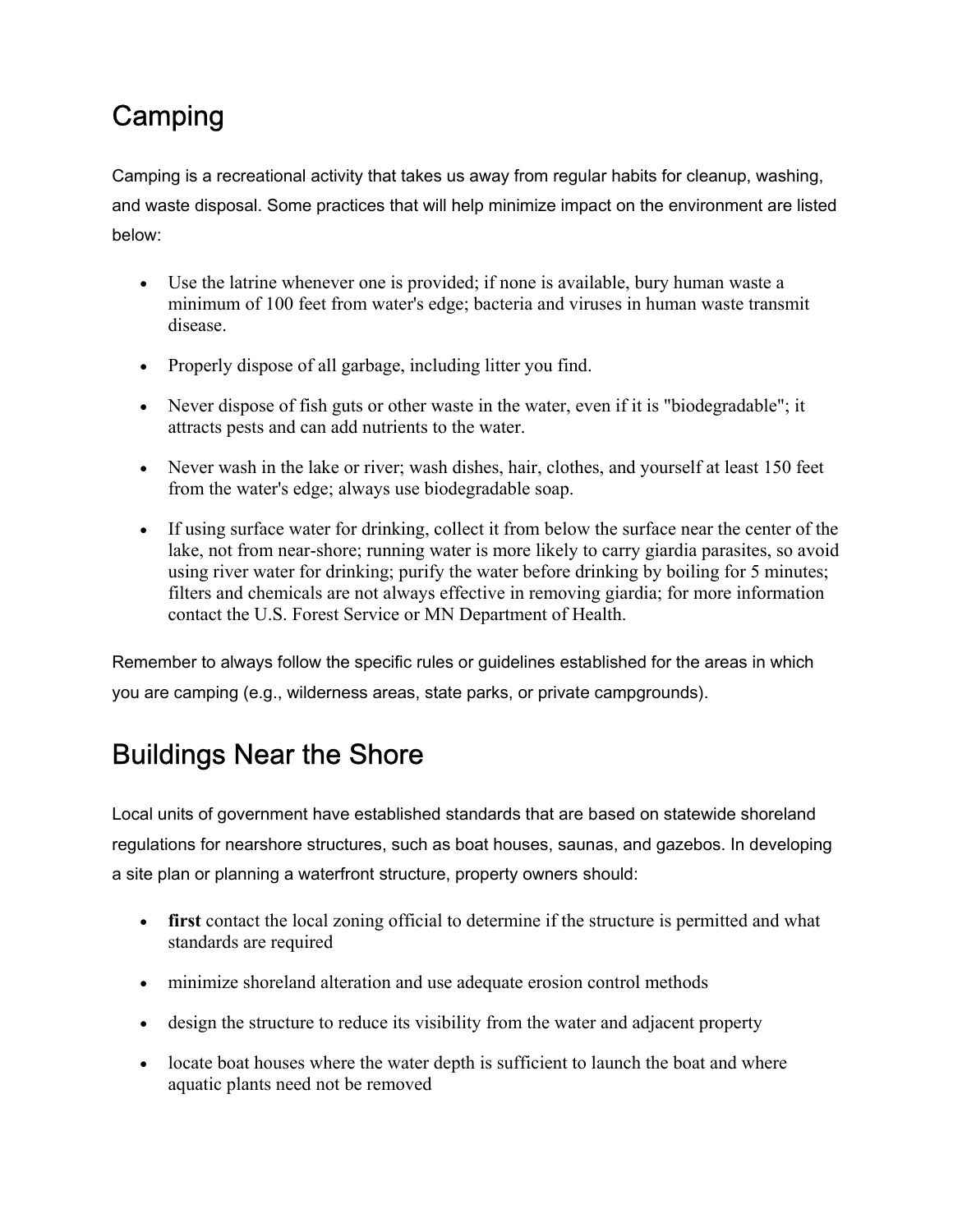- store gasoline, oil, and other potentially hazardous materials away from the water in a building with a solid floor; store emergency clean-up materials with the chemicals
- drain greywater from saunas through the septic system or connect with sewer lines to avoid adding soaps, oils, and bacteria to your water
- contact the DNR Area Hydrologist to obtain permit information **BEFORE** repairing any existing structures built over the water

#### Docks, Decks, and Accesses

Docks, boat ramps, and decks offer ways to reach and enjoy the waterfront. If not properly constructed and maintained, they may cause water quality problems. For more information contact the DNR Area Hydrol-ogist or county zoning office and follow these BMPs:

- Follow your site plan when installing a docking facility; permanent docks, if allowed in your area, and seasonal docks must follow DNR guidelines.
- Use naturally resistant wood (cedar, tamarack, redwood), metal, or plastic instead of treated wood because the chemicals used to treat the wood may cause water quality problems.
- Construct all docks to allow free flow of water beneath them to prevent erosion and sedimentation along the shore.
- Construct the smallest possible dock to meet your needs.
- Never apply wood preservatives or paint to decks or docks while they are in or over the water.
- Follow shoreland ordinances when building decks near the shoreline; some setback requirements apply to decks to help protect water quality and minimize visual impact to other water users.
- Minimize the amount of ground surface covered with decks and patios to avoid increasing runoff and erosion.
- Eliminate paths to the waterfront that cut directly up and down slopes or over bluffs because they decrease stability of the shoreline and increase erosion; replace with stairways when necessary.
- Consider using the public access instead of developing your own boat ramp to minimize waterfront disturbance.

#### Off-Road Vehicles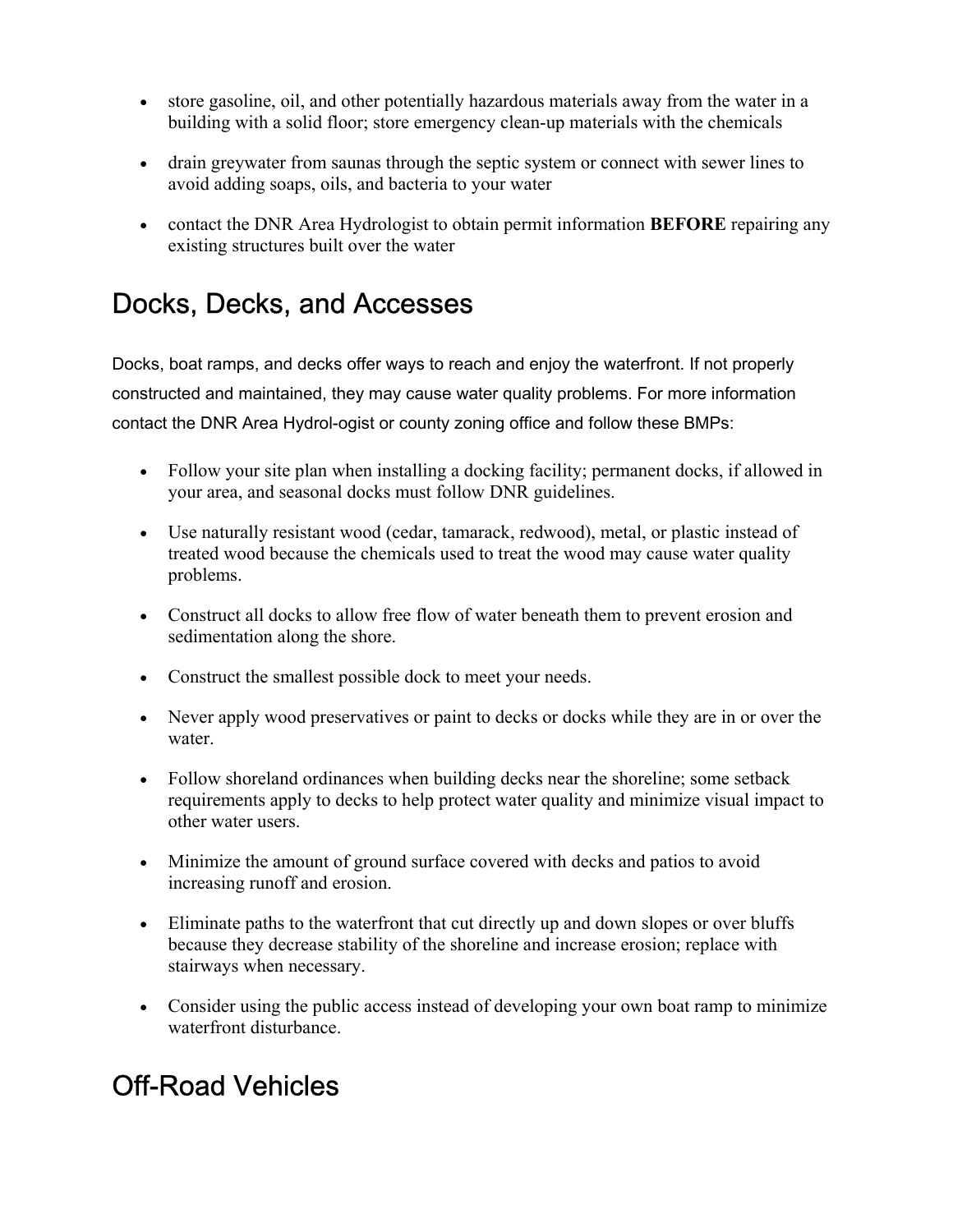The use of off-road vehicles, such as all-terrain vehicles (ATVs), mountain bikes, and snowmobiles, can have a severe effect on lakes and rivers by increasing erosion, turbidity, and sedimentation. Follow these BMPs to minimize the impact of your off-road recreation on water quality:

- Stay on well-maintained trails.
- Construct crossings over streams and wetlands to avoid damaging the bottom and banks (contact the DNR Area Hydrologist for appropriate permits).
- When entering or leaving an ice-covered lake or river, avoid wet or muddy areas and do not break down bluffs or banks.
- Stay away from sensitive areas during spring melt when the ground is thawing and very susceptible to rutting and erosion.
- Observe dates and time periods designed to regulate off-road recreation during muddy seasons.
- Stay off thin ice; not only is it potentially fatal to riders, but when motorized vehicles break through, petroleum products and battery acid can contaminate water.

#### Your Investment and Costs

Planning and maintaining a healthy waterfront is far less costly than trying to fix a disturbed system and benefits are far greater. Repairing shoreline damage is rarely successful and often impossible. For some shoreline modification projects, you will need a permit. Fees for permits vary; contact the DNR Area Hydrologist for more information.

Fees for many recreational licenses help enhance Minnesota's water-based recreation through educational programs, research, fish stocking, trails and access development, and habitat protection. Your investment in Minnesota's water resources will pay off in returns to you and future generations through enhanced recreation and improved wildlife habitat.

## Regulations that Apply

Any alteration of the lake/river bottom below the Ordinary High Water Level (OHWL) is subject to the regulatory jurisdiction of the DNR. Any alteration of the shoreland above the OHWL is subject to the regulations of the local unit of government (county, township, or municipality). The OHWL is the highest water level that a lake has maintained for enough time to leave evidence on the landscape. It is often identified as where natural vegetation changes from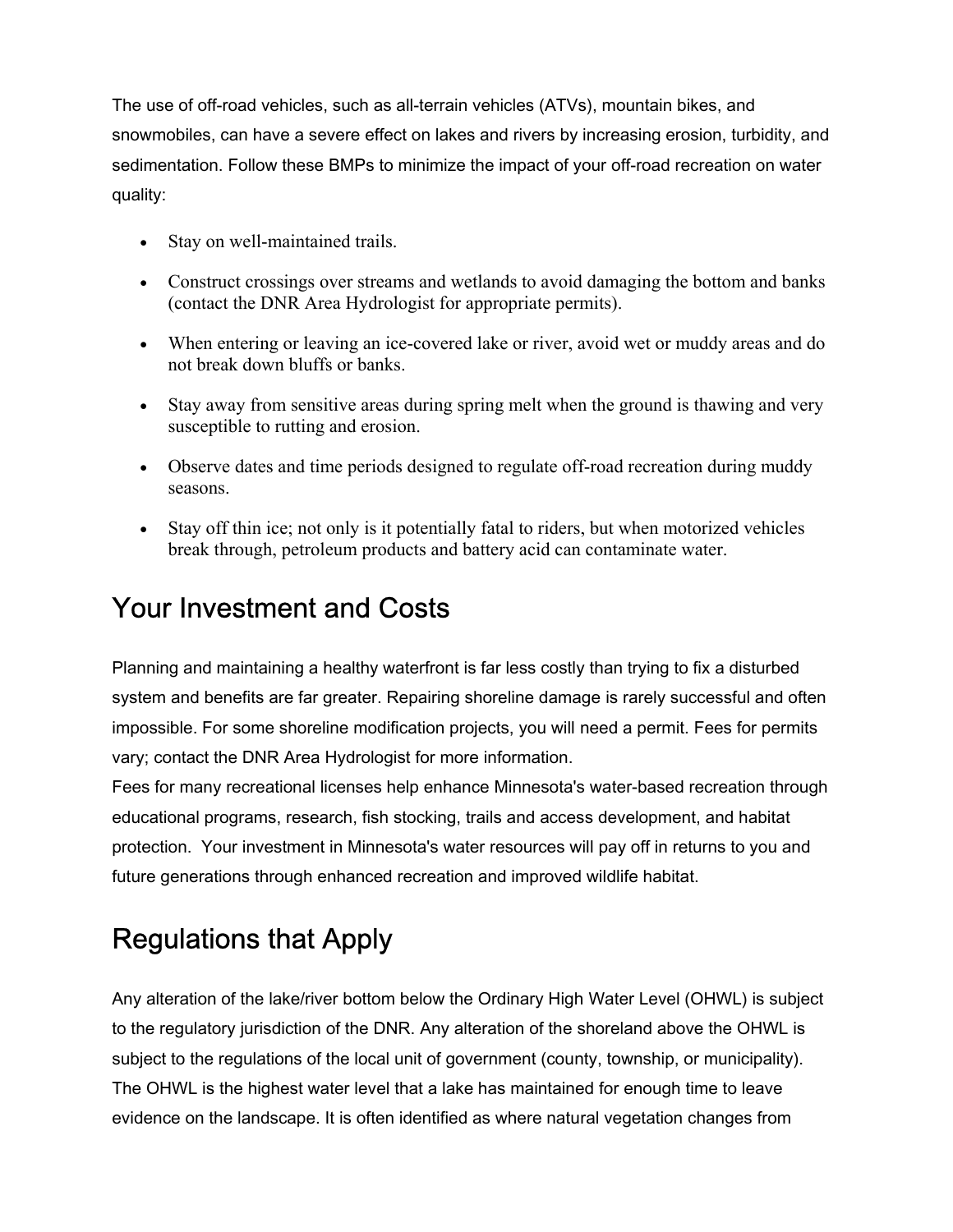aquatic to upland species. For streams, the OHWL is generally the top of the bank of the channel.

You should determine the location of the OHWL on your waterfront property (Figure 2). Contact your DNR Area Hydrologist or county zoning officials for assistance. Your DNR Area Fisheries Supervisor can assist you with questions regarding aquatic plant management methods and permits.

In some areas, concerned citizens or lake associations have informally established restrictions for recreational use of surface waters. Some of these, such as "no-wake" zones, are intended to help protect water quality. Others are more social and are designed to enhance community enjoyment, such as noise reduction and curfews. In some cases, county boards have enacted ordinances to formalize these guidelines into regulations. Check with your zoning officials or property owners association about whether any apply in your area.



Figure 2: Cross section showing the ordinary high water level (OHWL) which is the legal boundary of the lakebed; in some cases, the OHWL is located many yards away from the open water.

#### For More Information. . .

call

county offices:

- Soil and Water Conservation District (SWCD)
- Planning and Zoning Department
- University of Minnesota Extension Service

#### regional offices of MN State agencies:

- MN Department of Natural Resources, (DNR, Division of Fish and Wildlife, Division of Forestry
- Area Hydrologist
- Area Fisheries Supervisor
- Area Wildlife Supervisor

*federal agencies*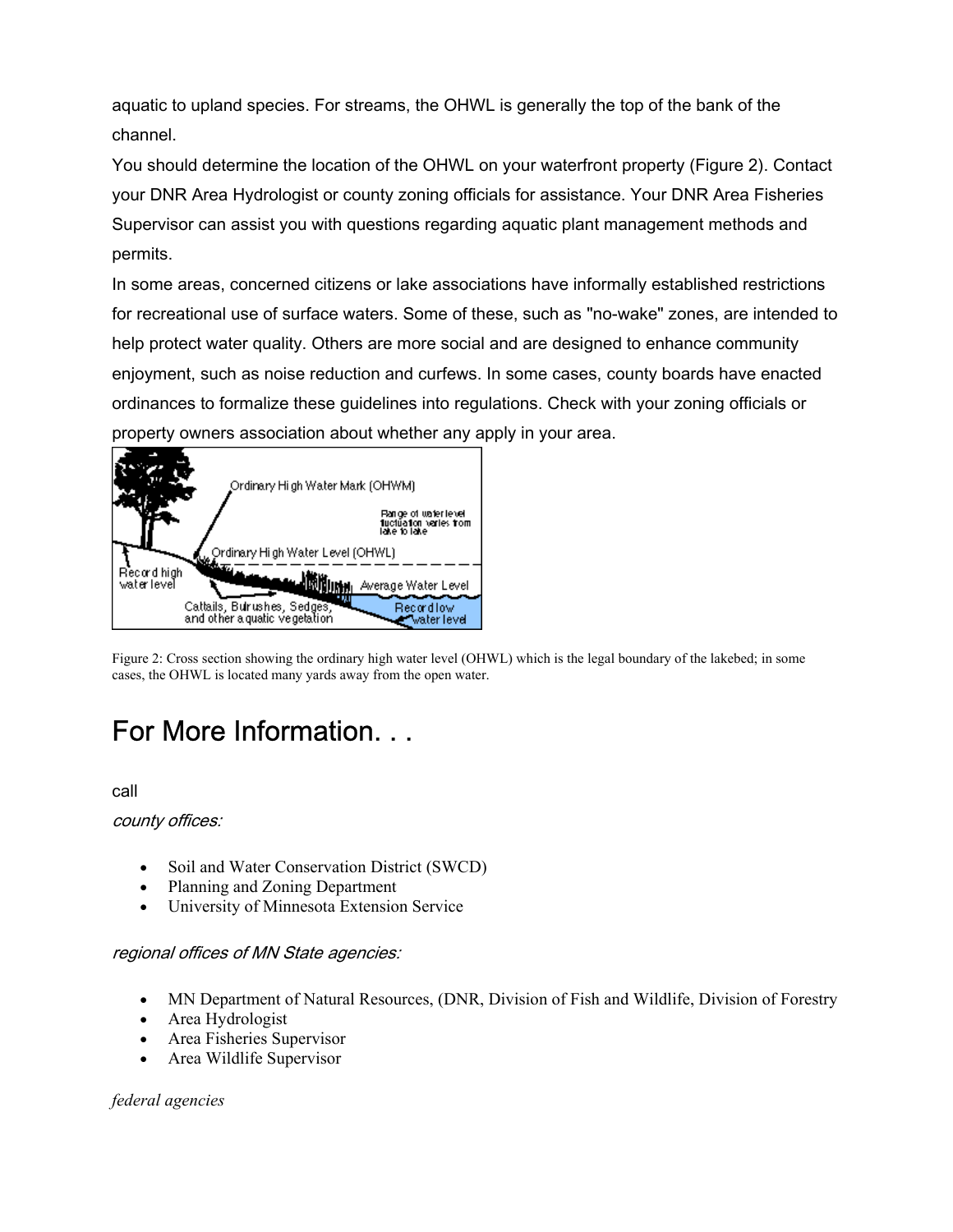- Natural Resources Conservation Services (NRCS)
- U.S. Army Corps of Engineers (USACoE)
- U.S. Forest Service

read(all available from the DNR )

- **Beach Sand Blankets**
- **Boat Launching Ramps**
- **Rip-rap and streambank protection**
- **leafleats on algae and aquatic vegetation**

#### **Part of a series. . .**

This fact sheet is one of a series designed to assist shoreland property owners in protecting and preserving water quality. The series includes:

- 1. Understanding Shoreland BMPs
- 2. Maintaining Your Shoreland Septic System
- 3. Installing a Shoreland Septic System
- 4. Ensuring a Safe Water Supply
- 5. **Limiting Impact of Recreation on Water Quality**
- 6. Developing Shoreland Landscapes and Construction Activities
- 7. Stabilizing Your Shoreline to Prevent Erosion
- 8. Minimizing Runoff from Shoreland Property
- 9. Caring for Shoreland Lawns and Gardens
- 10. Managing Your Shoreland Woodlot
- 11. Valuing Your Shoreland Trees
- 12. Preserving Wetlands
- 13. Managing Crops and Animals Near Shorelands
- 14. Reducing the Use of Hazardous Household Products
- 15. Preventing the Introduction of Exotic Species
- 16. Accessing Information to Protect Water Quality
- 17. Shoreland Stewardship Scorecard
- 18. Conserving Water
- 19. Property Management System form
- 20. Septic System Information form

#### **This series of fact sheets is a cooperative effort of the following agencies:**

University of Minnesota Extension Service, University of Minnesota College of Natural Resources, University of Minnesota Water Plan Coordinators of the Arrowhead counties Minnesota Board of Water and Soil Resources Minnesota Department of Health Minnesota Department of Natural Resources, Division of Fish and Wildlife, Division of Waters, Division of Forestry Minnesota Pollution Control Agency Minnesota Sea Grant Extension Program Mississippi Headwaters Board St. Louis County Health Department, Environmental Services Division Soil and Water Conservation Districts of the Arrowhead counties Natural Resources Conservation Services Environmental Protection Agency Western Lake Superior Sanitary District